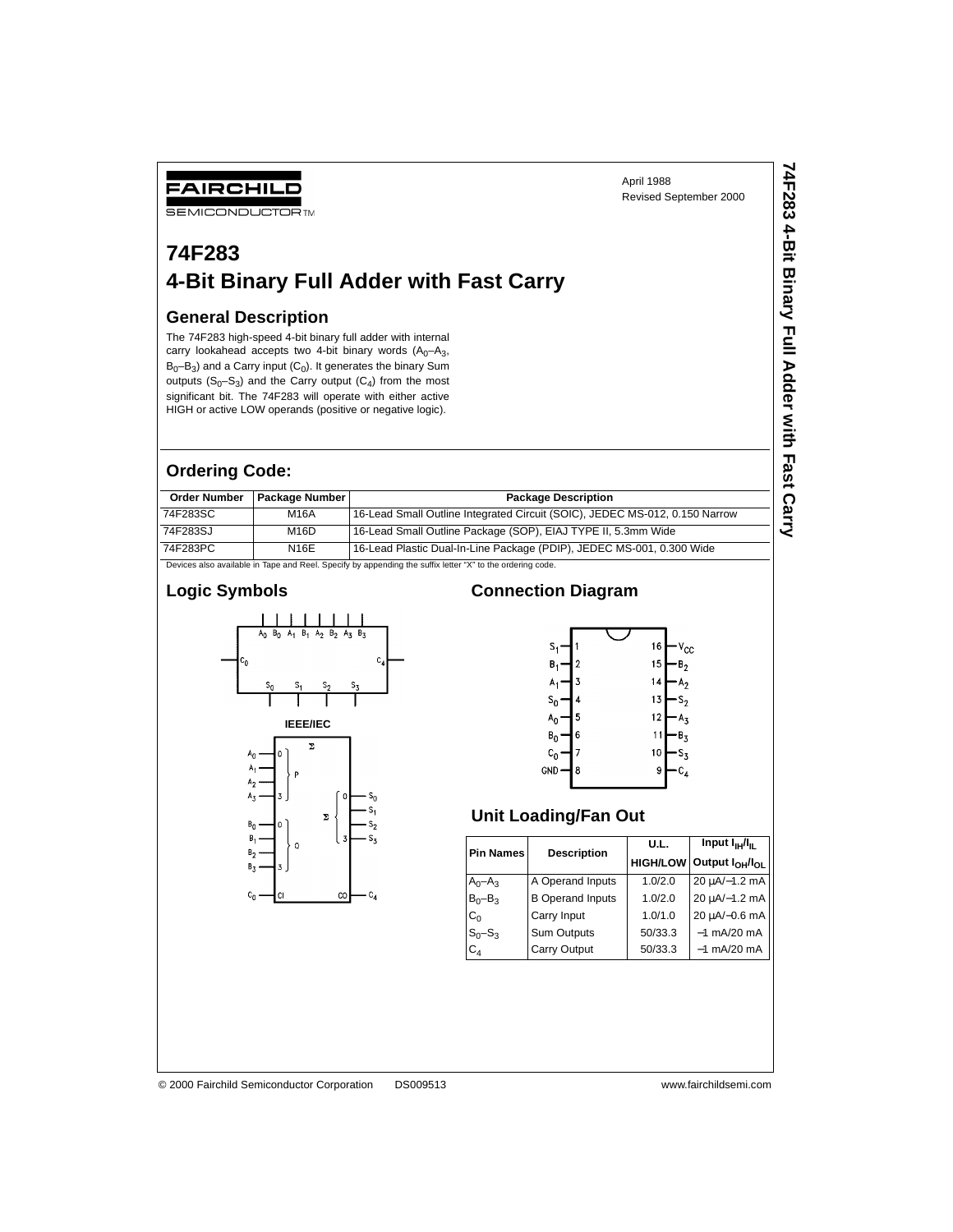#### **Functional Description**

The 74F283 adds two 4-bit binary words (A plus B) plus the incoming Carry  $(C_0)$ . The binary sum appears on the Sum  $(S_0-S_3)$  and outgoing carry  $(C_4)$  outputs. The binary weight of the various inputs and outputs is indicated by the subscript numbers, representing powers of two.

$$
2^{0} (A_0 + B_0 + C_0) + 2^{1} (A_1 + B_1)
$$
  
+2<sup>2</sup> (A<sub>2</sub> + B<sub>2</sub>) + 2<sup>3</sup> (A<sub>3</sub> + B<sub>3</sub>)  
= S<sub>0</sub> + 2S<sub>1</sub> + 4S<sub>2</sub> + 8S<sub>3</sub> + 16C<sub>4</sub>  
Where (+) = plus

Interchanging inputs of equal weight does not affect the operation. Thus  $C_0$ ,  $A_0$ ,  $B_0$  can be arbitrarily assigned to pins 5, 6 and 7 for DIPS, and 7, 8 and 9 for chip carrier packages. Due to the symmetry of the binary add function, the 74F283 can be used either with all inputs and outputs active HIGH (positive logic) or with all inputs and outputs active LOW (negative logic). See Figure 1. Note that if  $C_0$  is not used it must be tied LOW for active HIGH logic or tied HIGH for active LOW logic.

Due to pin limitations, the intermediate carries of the 74F283 are not brought out for use as inputs or outputs. However, other means can be used to effectively insert a carry into, or bring a carry out from, an intermediate stage. Figure 2 shows how to make a 3-bit adder. Tying the operand inputs of the fourth adder  $(A_3, B_3)$  LOW makes  $S_3$ dependent only on, and equal to, the carry from the third adder. Using somewhat the same principle, Figure 3 shows a way of dividing the 74F283 into a 2-bit and a 1-bit adder. The third stage adder  $(A_2, B_2, S_2)$  is used merely as a means of getting a carry  $(C_{10})$  signal into the fourth stage (via  $A_2$  and  $B_2$ ) and bringing out the carry from the second stage on  $S_2$ . Note that as long as  $A_2$  and  $B_2$  are the same, whether HIGH or LOW, they do not influence  $S_2$ . Similarly, when  $A_2$  and  $B_2$  are the same the carry into the third stage does not influence the carry out of the third stage. Figure 4 shows a method of implementing a 5-input encoder, where the inputs are equally weighted. The outputs  $S_0$ ,  $S_1$  and  $S_2$ present a binary number equal to the number of inputs  $I_1$ – I<sub>5</sub> that are true. Figure 5 shows one method of implementing a 5-input majority gate. When three or more of the inputs  $I_1-I_5$  are true, the output  $M_5$  is true.

 $c_{11}$ 

|                    | $\mathbf{c_{0}}$ | Α٨ | A۱ | A <sub>2</sub> | $A_3$ | $B_0$ | $B_1$ | B <sub>2</sub> | $B_3$ | $S_0$ | $S_1$ | $S_2$ | $\mathtt{s}_3$ | C4 |
|--------------------|------------------|----|----|----------------|-------|-------|-------|----------------|-------|-------|-------|-------|----------------|----|
| Logic Levels       |                  |    |    |                |       |       |       |                |       |       |       |       |                | н  |
| <b>Active HIGH</b> |                  |    |    |                |       |       |       |                |       |       |       |       |                |    |
| <b>Active LOW</b>  |                  |    |    |                |       |       |       |                |       |       |       |       |                |    |



www.fairchildsemi.com 2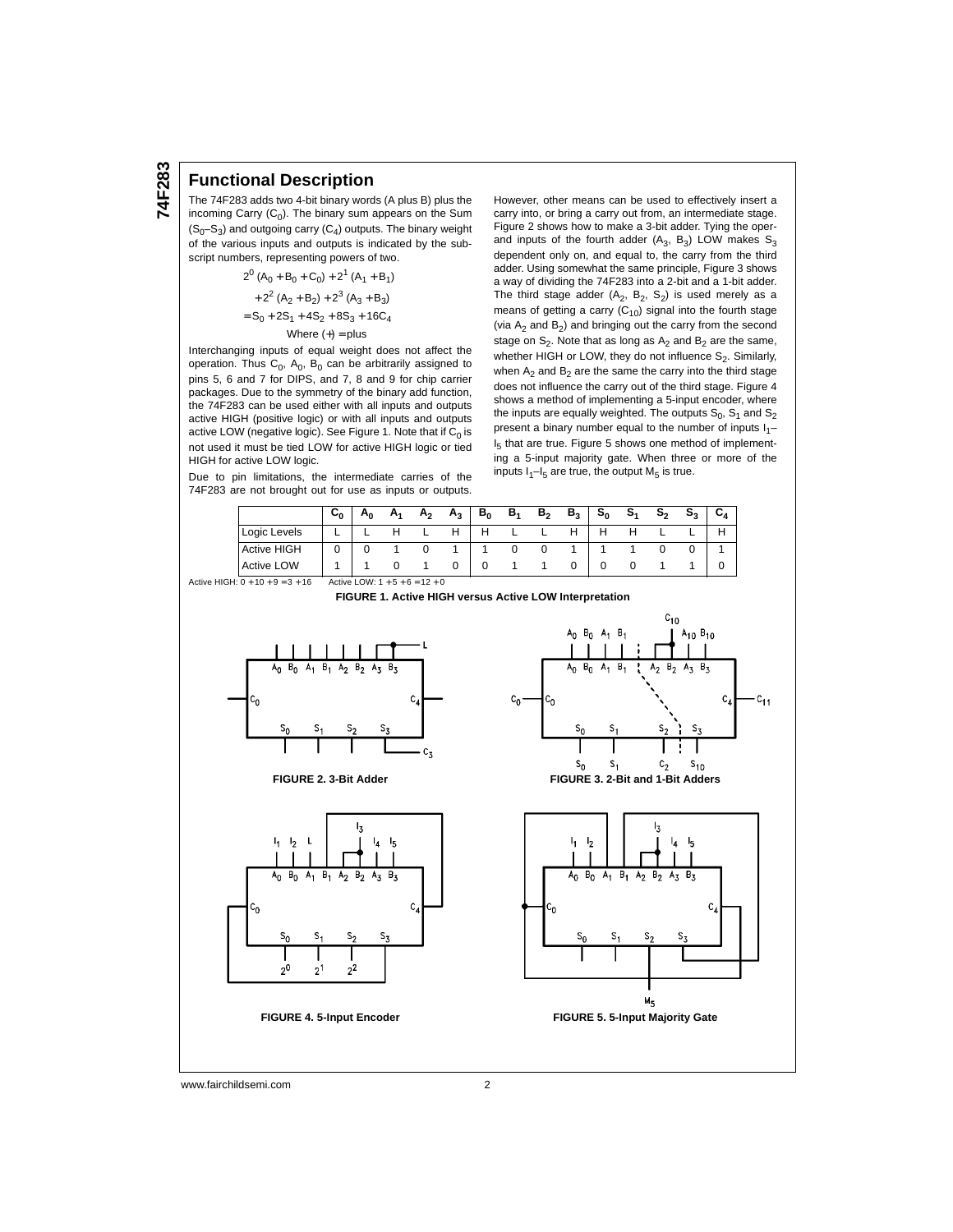